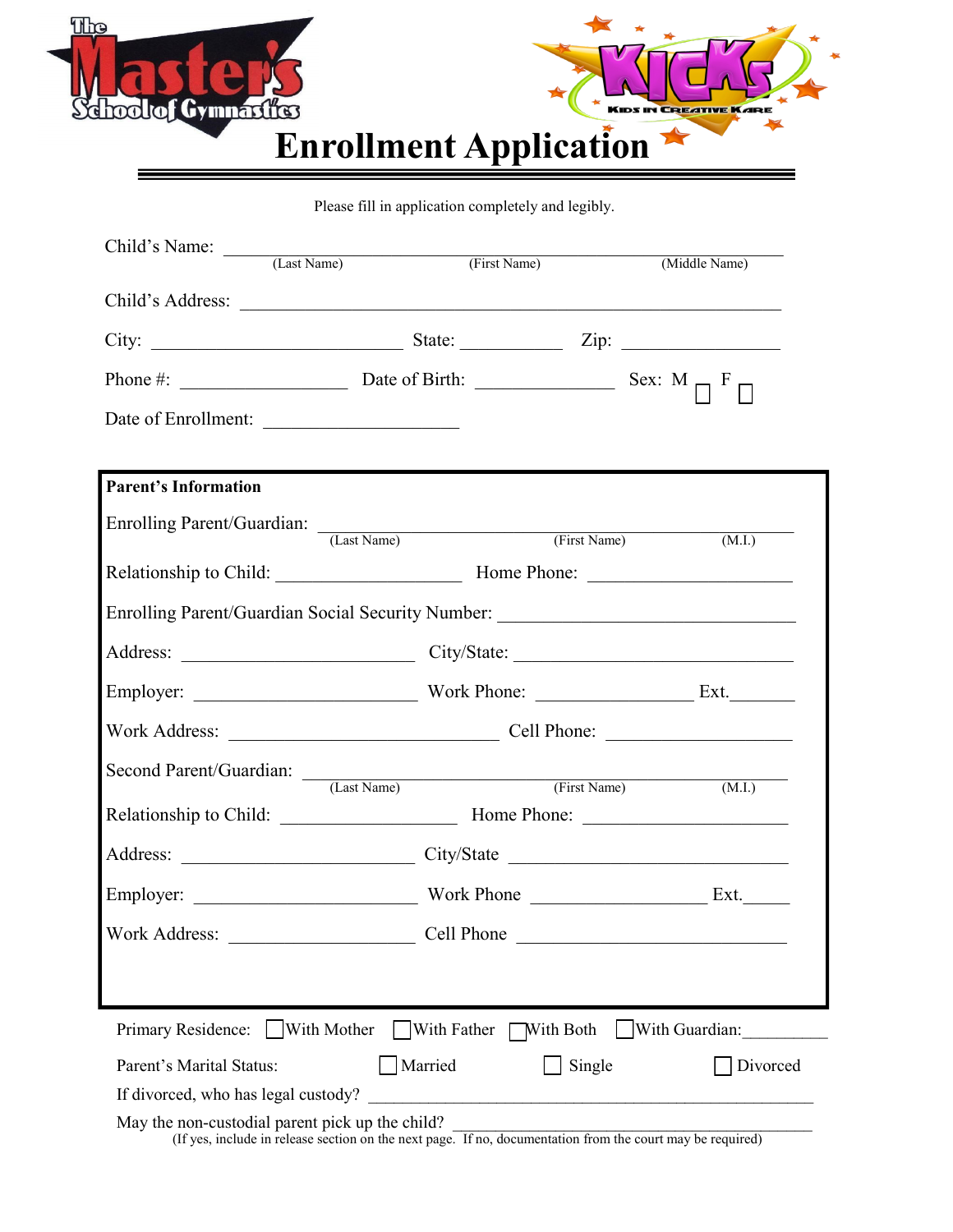



### **Enrollment Application Continued**

The child will be released only to the people on this application and the following persons:

| Name: | Address: | Phone: |
|-------|----------|--------|
| Name: | Address: | Phone: |
| Name: | Address: | Phone: |
| Name: | Address: | Phone: |

To add to this list at a later date, please ask to fill out the "Additional Release Form" from a staff member. **Remember parents, no one will have access to your child unless they are listed above.** We will not allow you to add anyone to this release form over the phone. It may only be done in person **witnessed by a KICKs staff member. NO EXCEPTIONS!!! Please do not lose patience with this policy. It is done for your child's utmost safety.**

| Child's Physician:                    | Address: |            | Phone: |
|---------------------------------------|----------|------------|--------|
| Any allergies or special needs:       |          |            |        |
|                                       |          |            |        |
|                                       |          | City/State |        |
| Emergency contact other than parents: |          |            |        |
| Name:                                 | Address  |            | Phone  |
| Name:                                 | Address  |            | Phone  |

### **ACCEPTANCE OF RISK & AGREEMENT OF WAIVER**

We, the staff of KICKs & Kingdom Sports, Inc. recognize our obligation to make our students & their parents aware of the risks & hazards associated with the sport of gymnastics, trampoline, tumbling, cheerleading, dance, & other sports taught on or off property. Students may suffer injuries, possibly minor, serious, or catastrophic in nature. The sports mentioned above,  $\&$  any other sport, can be dangerous and may lead to injury.

Parents should make their children aware of the possibility of injury & encourage their children to follow all the safety rules and the coach's instructions. KICKs & Kingdom Sports, Inc., its coaches & other staff members, will not accept responsibility for injuries sustained by any student during the course of the daily activities on or off property in which he or she may participate while to or from an event. With the above in mind, & being fully aware of the risks & possibility of injury involved, I consent to have my child or children participate in the programs offered by KICKs & Kingdom Sports, Inc. I, my executors, or other representatives, waive & release all rights & claims for damages that I or my child may have against KICKs & Kingdom Sports, Inc. and/or its representatives whether paid or volunteer. I also affirm that I now have & will continue to provide proper hospitalization, health, & accident insurance coverage which I consider adequate for both my child's protection  $\&$  my own protection. I also understand that it is the parents responsibility to warn the child about the dangers of the activities they will participate in at KICKS. The parent should warn the child accordingly to what the parent feels is appropriate. KICKs & Kingdom Sports, Inc. will only warn the child through "Safety Messages" & our teaching style & progressions.

Parent/Guardian Signature \_\_\_\_\_\_\_\_\_\_\_\_\_\_\_\_\_\_\_\_\_\_\_\_\_\_\_\_\_\_\_\_\_\_\_\_\_\_\_\_\_\_\_\_\_ Date: \_\_\_\_\_\_\_\_\_\_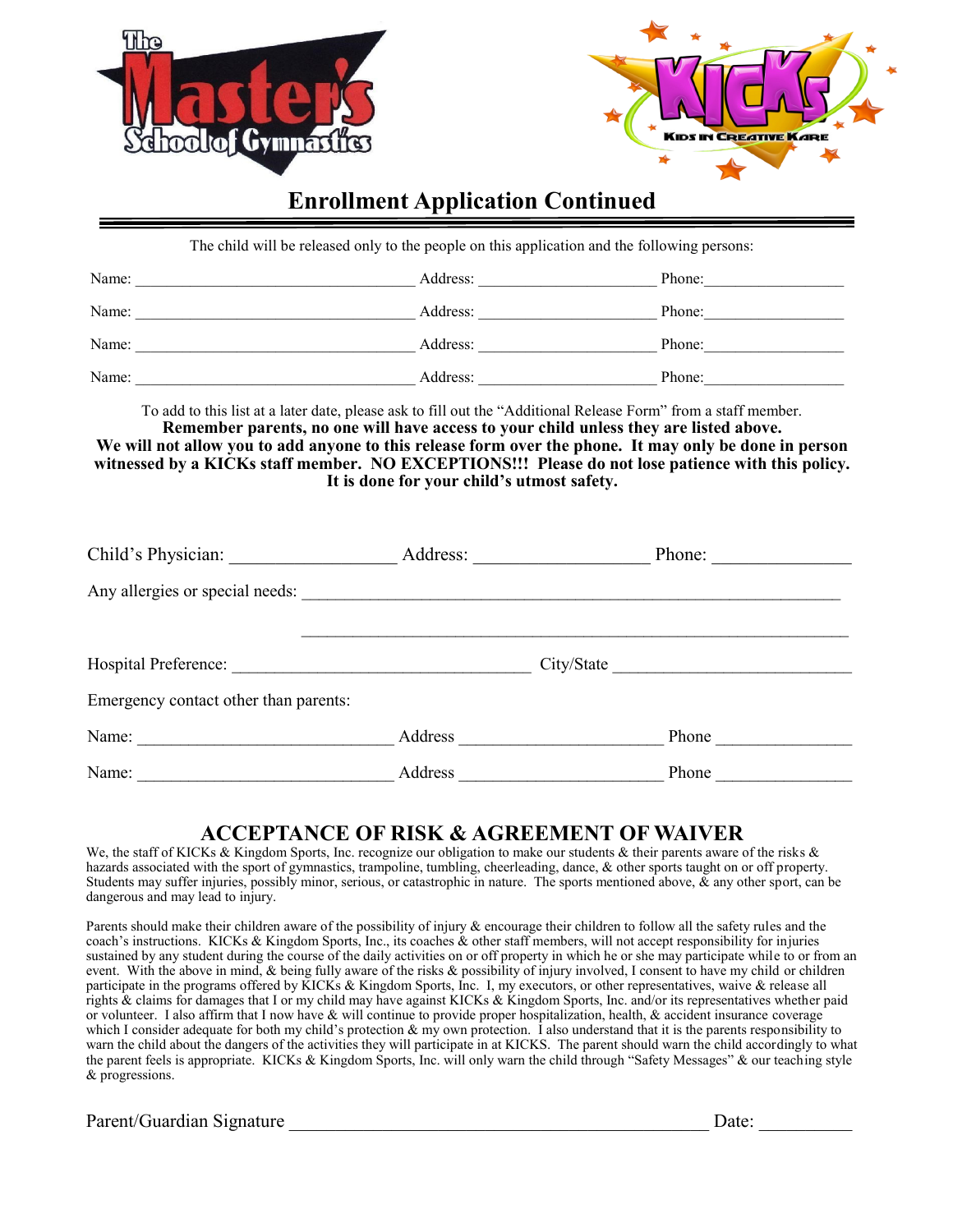



# **Enrollment Application Continued**

### **Parent Agreement**

KICKs will be open in the summer from 7 AM to 6 PM for children in the grades of Kindergarten thru 6th grade. During the school year, KICKs is open from dismissal of school until 6 PM (KICKs will run all-day for scheduled and unscheduled breaks in the school year, such as snow days, in-service days, etc.)

A late fee of \$5 per minute will be charged starting at 6:01 PM for late pick-ups. If you are 30 minutes or more late without making arrangements, we will notify the police. This fee is due the next day when you drop off your child. I agree to pay the first week's tuition in advance  $\&$  to pay my weekly tuition each Monday thereafter.

I acknowledge that paying my weekly tuition late may result in me having to pay the entire month's tuition on the 1st of the month.

I agree that I am enrolling for after school care for days per week at a cost of  $\$$ per day / week.

I am aware that I must pay the above amount every week of the fiscal school year for the Sumner County school district. I can occasional add additional, after school days for \$18 a day.

To reduce the number of days your child(ren) are enrolled, you must fill out a change request form and turn in to the front office with at least a 30 day notice.

All prices are subject to change with no less than 30 days notice.

I am aware that a \$ 15 late fee will be charged for payments received after Wednesday each week.

The maximum fee allowed by state law will be charged for all returned items/checks.

In the event that you wish to cancel your enrollment in our program, you will be required to submit a withdrawal notice to the front office **30 days** before the cessation of care and you will be financially responsible for those 30 days, even if you will not be attending.

\_\_\_\_\_I agree to pay a registration fee of \$50 at the time of enrollment to be renewed each **August.**

During the school calendar year, when KICKs runs all day (due to snow days, breaks, etc.), a fee of \$13 per day will be added to the weekly tuition to cover the extended hours of operation.

**Signature of Parent/Guardian: \_\_\_\_\_\_\_\_\_\_\_\_\_\_\_\_\_\_\_\_\_\_\_\_\_\_\_\_\_\_\_\_\_\_ Date: \_\_\_\_\_\_\_\_\_\_\_\_\_\_\_\_\_\_**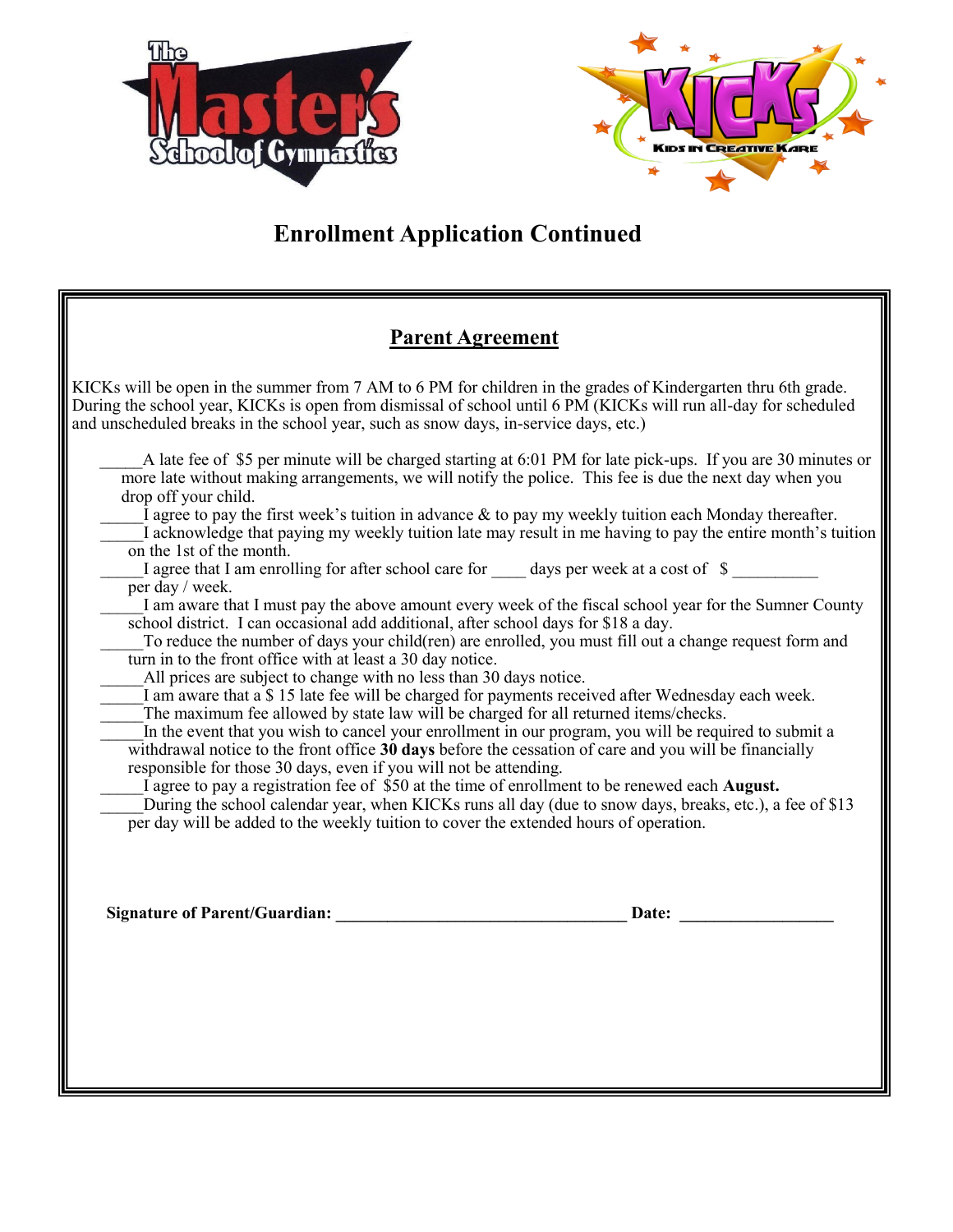

# **Parent Authorization**

# **Authorization for Emergency Medical and First Aid**

I hereby authorize the Staff and Director, representing KICKs program, to give consent for any and all necessary emergency medical and First Aid care for my child: \_\_\_\_\_\_\_\_\_\_\_\_\_\_\_\_\_\_\_\_\_\_\_\_\_\_\_\_\_\_\_\_, while my child is in KICKs' custody.

SIGNATURE OF PARENT/GUARDIAN:

# **KICKs Program Release Form**

- KICKs, and all other subsidiaries of Kingdom Sports, Inc. may use photographs, video, and other media forms of your child in print, TV, radio, or our business web sites for publicity purposes.
- I give my permission for my child, \_\_\_\_\_\_\_\_\_\_\_\_\_\_\_\_\_\_\_\_\_, to be transported by the KICKs Program.
- My child, \_\_\_\_\_\_\_\_\_\_\_\_\_\_\_\_\_\_\_\_\_\_\_, has permission to ride the KICKs After-School Program van or

bus to and/or from \_\_\_\_\_\_\_\_\_\_\_\_\_\_\_\_\_\_\_\_\_\_\_\_\_\_\_\_Elementary/Middle School

| Signature of Parent/Guardian: | DATE |
|-------------------------------|------|
|                               |      |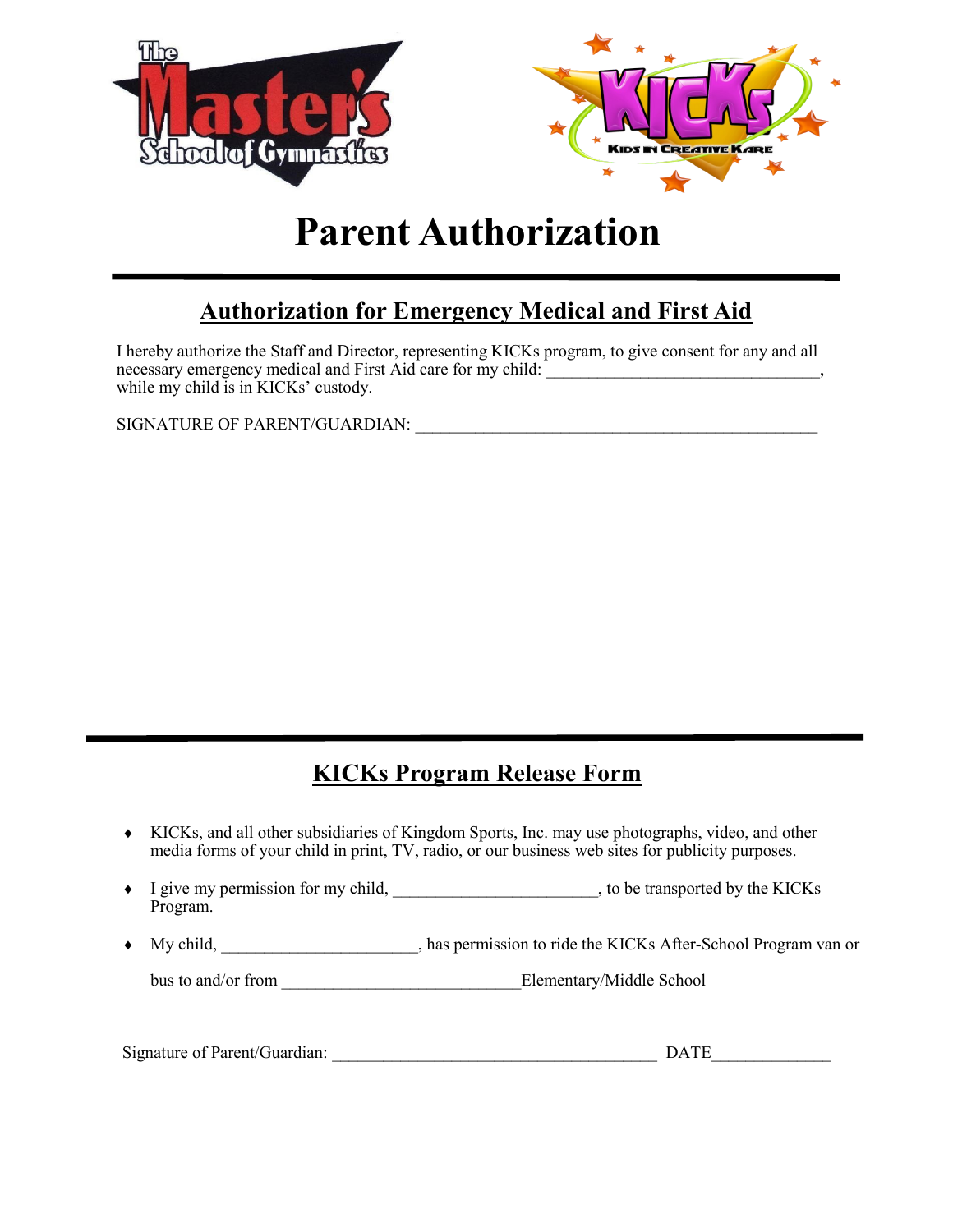| <b>Echoolof Gymnastros</b>                                             | <b>IDS IN CREATIVE KAR</b>                                                                                                                                                                                                     |
|------------------------------------------------------------------------|--------------------------------------------------------------------------------------------------------------------------------------------------------------------------------------------------------------------------------|
| Dear Parent:                                                           |                                                                                                                                                                                                                                |
|                                                                        | In order to make your child feel as comfortable as possible and for us to get to know<br>him/her better, please fill out the information listed below and return to the office.<br><b>What Makes My Child Special</b>          |
|                                                                        |                                                                                                                                                                                                                                |
| Previously, my child was cared for:                                    | In a Home Day Care Setting $\qquad \qquad \Box$ At Another Center                                                                                                                                                              |
| There were _________ other children around my child most of the day.   |                                                                                                                                                                                                                                |
|                                                                        |                                                                                                                                                                                                                                |
|                                                                        |                                                                                                                                                                                                                                |
|                                                                        |                                                                                                                                                                                                                                |
|                                                                        |                                                                                                                                                                                                                                |
|                                                                        | Favorite games: etc. and a series of the series of the series of the series of the series of the series of the series of the series of the series of the series of the series of the series of the series of the series of the |
|                                                                        |                                                                                                                                                                                                                                |
|                                                                        |                                                                                                                                                                                                                                |
| Does your child have any other friends enrolled in KICKs? (circle one) | <b>YES</b><br>N <sub>O</sub><br>If yes, who are they?                                                                                                                                                                          |
|                                                                        | I would describe my child's temperament as (shy, outgoing, a leader, strong willed, etc.)                                                                                                                                      |
|                                                                        | Any other information that would help us best meet you and your child's needs?                                                                                                                                                 |
|                                                                        |                                                                                                                                                                                                                                |
|                                                                        |                                                                                                                                                                                                                                |
|                                                                        |                                                                                                                                                                                                                                |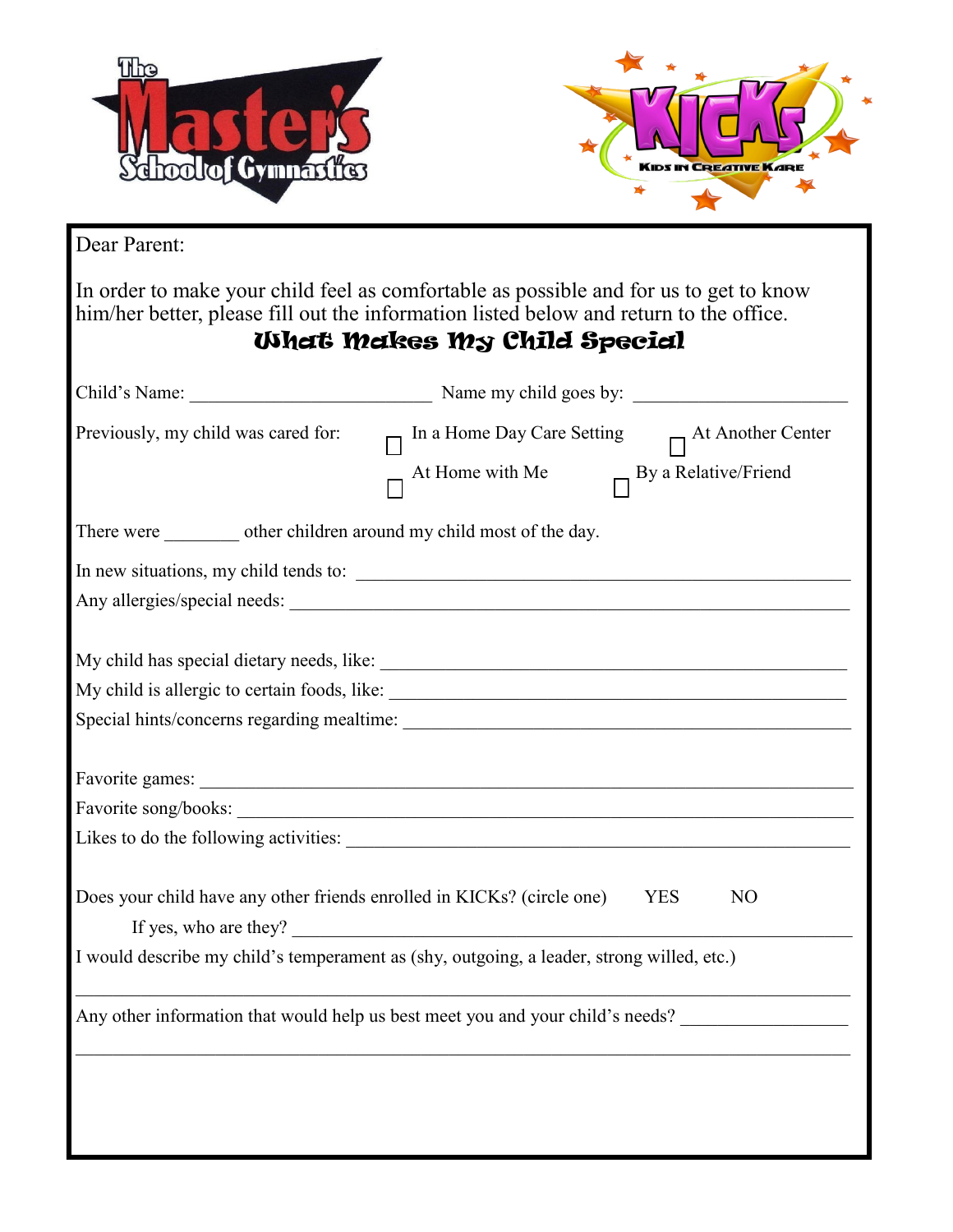



| <b>Child's Health History Checklist</b>                                                                                                |  |  |  |
|----------------------------------------------------------------------------------------------------------------------------------------|--|--|--|
|                                                                                                                                        |  |  |  |
| Name of Parent/Guardian filling out this checklist: _____________________________                                                      |  |  |  |
| 1. Is your child taking any prescription medicines? If so, what?<br><b>YES</b><br>N <sub>O</sub>                                       |  |  |  |
| 2. Any allergies or reactions to any medicines or insects? If so, what?<br><b>YES</b><br>N <sub>O</sub>                                |  |  |  |
| 3. Has your child had asthma or wheezing?<br><b>YES</b><br>N <sub>O</sub>                                                              |  |  |  |
| <b>YES</b><br>4. Does your child have speech or hearing problems?<br>N <sub>O</sub>                                                    |  |  |  |
| <b>YES</b><br>5. Has your child had more than two ear infections in a year?<br>N <sub>O</sub>                                          |  |  |  |
| <b>YES</b><br>6. Has your child had tonsillitis?<br>N <sub>O</sub>                                                                     |  |  |  |
| <b>YES</b><br>7. Does your child have trouble with his/her eyes or seeing?<br>N <sub>O</sub>                                           |  |  |  |
| <b>YES</b><br>N <sub>O</sub><br>8. Has your child had a bladder or kidney infection?                                                   |  |  |  |
| <b>YES</b><br>N <sub>O</sub><br>9. Does your child have seizures, fits, or shaking spells?                                             |  |  |  |
| <b>YES</b><br>N <sub>O</sub><br>10. Have you ever been told that your child has a heart murmur?                                        |  |  |  |
| <b>YES</b><br>N <sub>O</sub><br>11. Is your child able to play as hard as other children?                                              |  |  |  |
| <b>YES</b><br>N <sub>O</sub><br>12. Is your child a hemophiliac (free bleeder)?                                                        |  |  |  |
| <b>YES</b><br>N <sub>O</sub><br>13. Does your child have tubes in his/her ears?                                                        |  |  |  |
| <b>YES</b><br>14. Does your child get along well with other children?<br>N <sub>O</sub>                                                |  |  |  |
| <b>YES</b><br>N <sub>O</sub><br>15. Is your child usually a happy child?                                                               |  |  |  |
| <b>YES</b><br>16. Does your child have any other special problems not addressed above?<br>NO                                           |  |  |  |
| 17. When did your child last see a doctor? $\frac{1}{(Month)}$ $\frac{1}{(Year)}$<br><b>YES</b><br>NO                                  |  |  |  |
| If you answered yes to any question and need additional space to explain, please state the question number<br>and use the space below: |  |  |  |
|                                                                                                                                        |  |  |  |
|                                                                                                                                        |  |  |  |
|                                                                                                                                        |  |  |  |
|                                                                                                                                        |  |  |  |
|                                                                                                                                        |  |  |  |
|                                                                                                                                        |  |  |  |